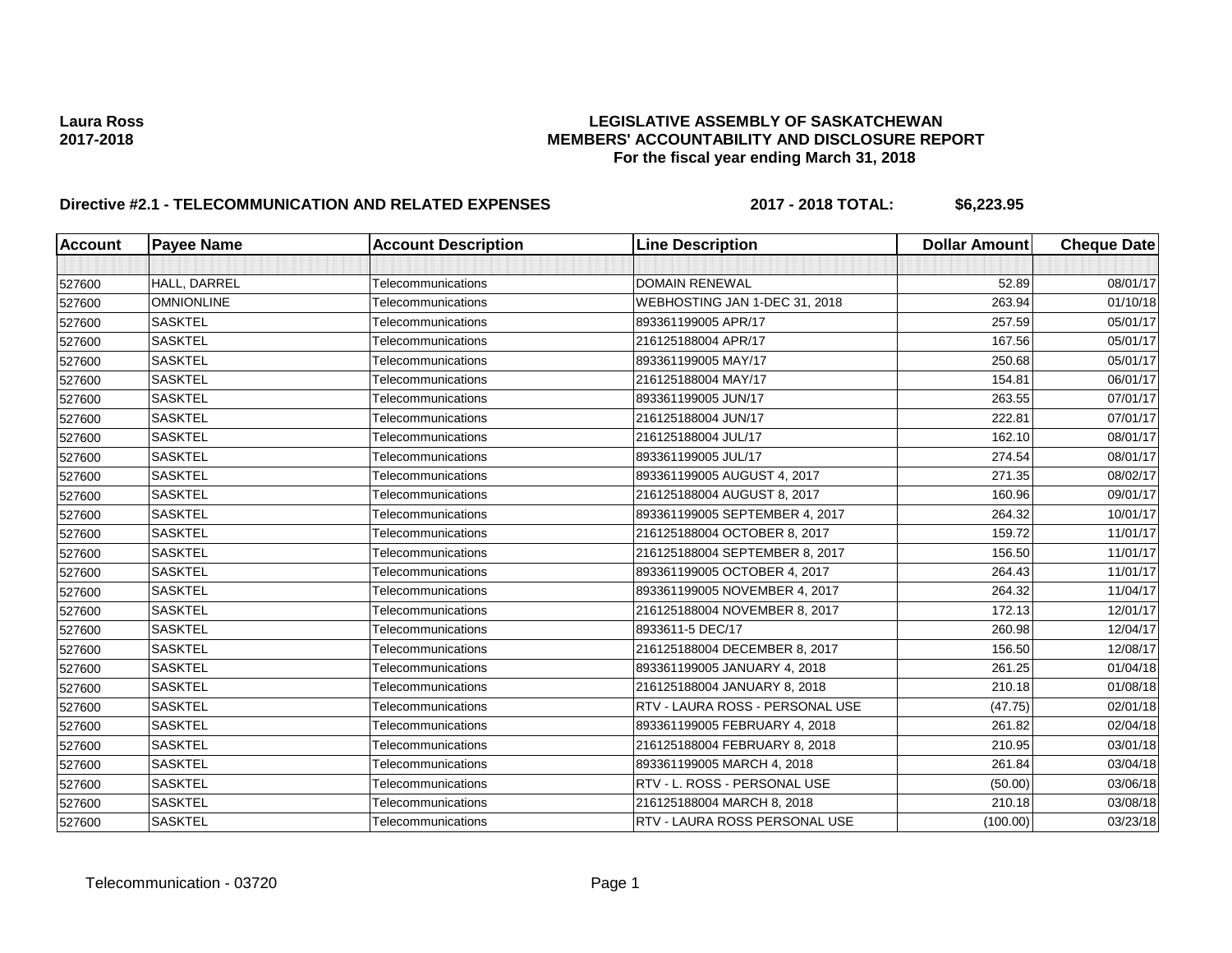## **Laura Ross LEGISLATIVE ASSEMBLY OF SASKATCHEWAN 2017-2018 MEMBERS' ACCOUNTABILITY AND DISCLOSURE REPORT For the fiscal year ending March 31, 2018**

# **Directive #2.1 - TELECOMMUNICATION AND RELATED EXPENSES 2017 - 2018 TOTAL: \$6,223.95**

| <b>Account</b> | <b>Payee Name</b> | <b>Account Description</b> | <b>Line Description</b>        | <b>Dollar Amountl</b> | <b>Cheque Date</b> |
|----------------|-------------------|----------------------------|--------------------------------|-----------------------|--------------------|
|                |                   |                            |                                |                       |                    |
| 527600         | <b>SASKTEL</b>    | Telecommunications         | IRTV - L. ROSS - PERSONAL USE  | (200.00)              | 03/31/18           |
| 530600         | <b>SASKTEL</b>    | Placement - Tender Ads     | 893361199005 APR/17            | 83.65                 | 05/01/17           |
| 530600         | <b>SASKTEL</b>    | Placement - Tender Ads     | 893361199005 MAY/17            | 83.65                 | 05/01/17           |
| 530600         | <b>SASKTEL</b>    | Placement - Tender Ads     | 893361199005 JUN/17            | 83.65                 | 07/01/17           |
| 530600         | <b>SASKTEL</b>    | Placement - Tender Ads     | 8933611-5 JUL/17               | 83.65                 | 08/01/17           |
| 530600         | <b>SASKTEL</b>    | Placement - Tender Ads     | 893361199005 AUGUST 4, 2017    | 83.65                 | 08/02/17           |
| 530600         | <b>SASKTEL</b>    | Placement - Tender Ads     | 893361199005 SEPTEMBER 4, 2017 | 83.65                 | 10/01/17           |
| 530600         | <b>SASKTEL</b>    | Placement - Tender Ads     | 893361199005 OCTOBER 4, 2017   | 83.65                 | 11/01/17           |
| 530600         | <b>SASKTEL</b>    | Placement - Tender Ads     | 893361199005 NOVEMBER 4, 2017  | 83.65                 | 11/04/17           |
| 530600         | <b>SASKTEL</b>    | Placement - Tender Ads     | 8933611-5 DEC/17               | 83.65                 | 12/04/17           |
| 530600         | <b>SASKTEL</b>    | Placement - Tender Ads     | 893361199005 JANUARY 4, 2018   | 83.65                 | 01/04/18           |
| 530600         | <b>SASKTEL</b>    | Placement - Tender Ads     | 893361199005 FEBRUARY 4, 2018  | 83.65                 | 02/04/18           |
| 530600         | <b>SASKTEL</b>    | Placement - Tender Ads     | 893361199005 MARCH 4, 2018     | 83.65                 | 03/04/18           |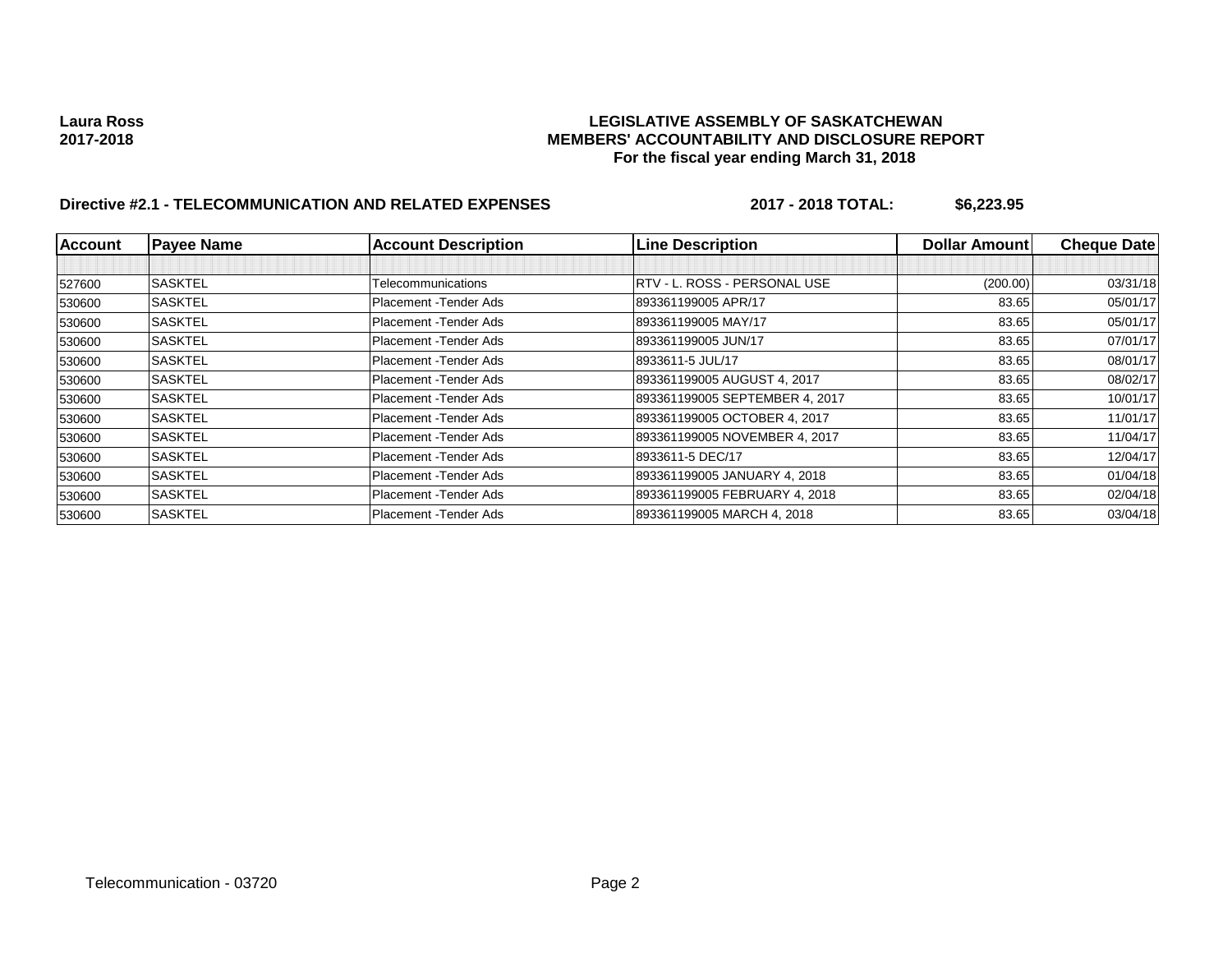### **LEGISLATIVE ASSEMBLY OF SASKATCHEWAN MEMBERS' ACCOUNTABILITY AND DISCLOSURE REPORT For the fiscal year ending March 31, 2018**

# **Directive #3.1 - MLA TRAVEL AND LIVING EXPENSES 2017 - 2018 TOTAL: \$1,897.88**

| <b>Account</b> | <b>Pavee Name</b>     | <b>Account Description</b>  | <b>Line Description</b>              | Dollar Amount | <b>Cheque Datel</b> |
|----------------|-----------------------|-----------------------------|--------------------------------------|---------------|---------------------|
|                |                       |                             |                                      |               |                     |
| 541900         | <b>ROSS, LAURA B.</b> | <b>Elected Rep - Travel</b> | MLA TRAVEL: APR 1-MAY 18, 2017       | 615.02        | 08/01/17            |
| 541900         | <b>ROSS. LAURA B.</b> | <b>Elected Rep - Travel</b> | MLA TRAVEL MAY 30 - JULY 28, 2017    | 298.51        | 08/11/17            |
| 541900         | <b>ROSS. LAURA B.</b> | <b>Elected Rep - Travel</b> | MLA TRAVEL OCT 11-DEC 5, 2017        | 214.66        | 02/13/18            |
| 541900         | <b>ROSS. LAURA B.</b> | <b>Elected Rep - Travel</b> | MLA TRAVEL MAY 30 - OCT0BER 30, 2017 | 407.44        | 02/16/18            |
| 541900         | <b>ROSS. LAURA B.</b> | <b>Elected Rep - Travel</b> | VR#17845                             | 362.25        | 03/31/18            |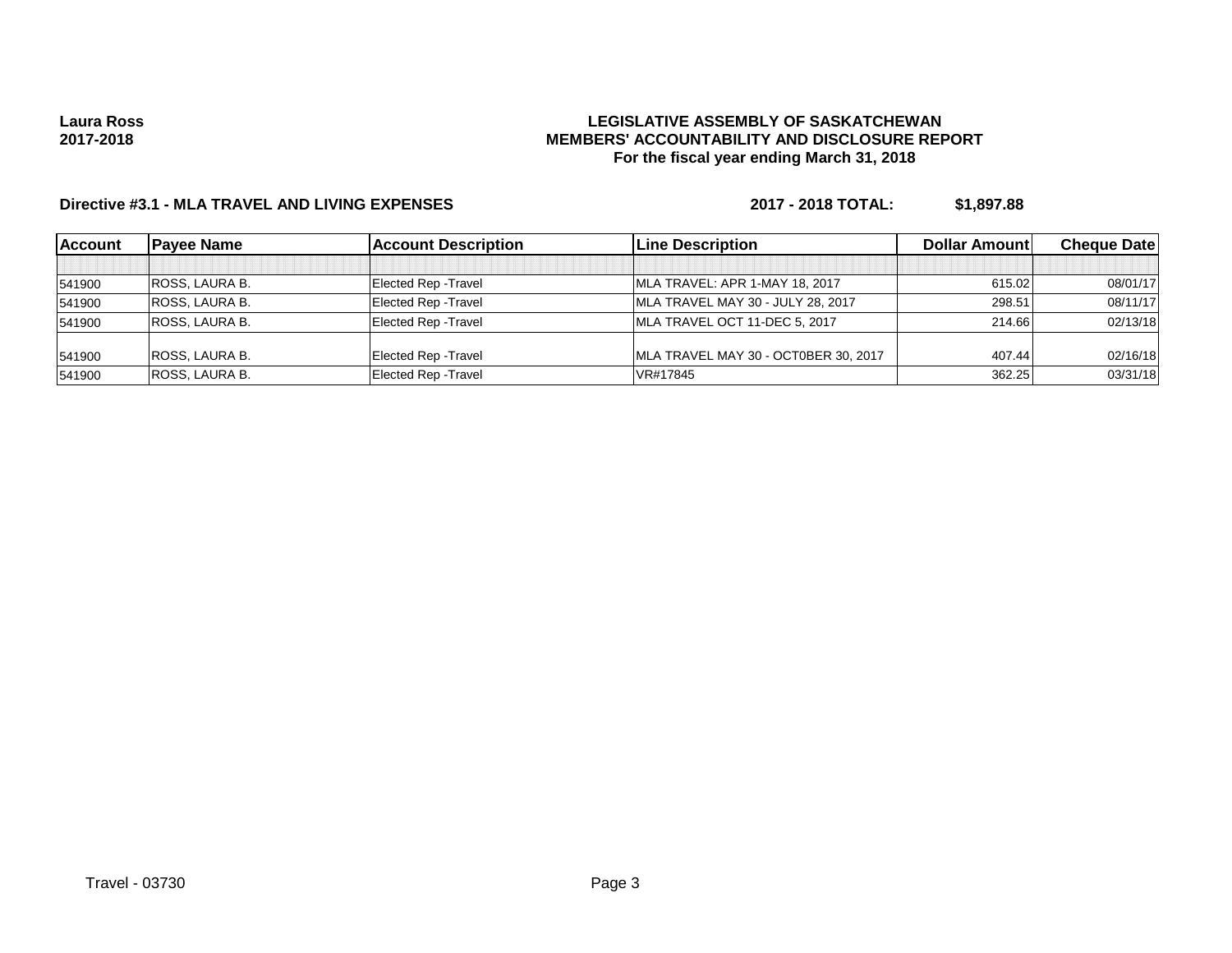# **LEGISLATIVE ASSEMBLY OF SASKATCHEWAN MEMBERS' ACCOUNTABILITY AND DISCLOSURE REPORT For the fiscal year ending March 31, 2018**

| <b>Account</b> | <b>Payee Name</b>                  | <b>Account Description</b>                | <b>Line Description</b>               | <b>Dollar Amount</b> | <b>Cheque Date</b> |
|----------------|------------------------------------|-------------------------------------------|---------------------------------------|----------------------|--------------------|
|                |                                    |                                           |                                       |                      |                    |
| 521372         | ROSS, LAURA B.                     | Photographer's Services                   | <b>REIMB; PHOTOS</b>                  | 166.77               | 06/01/17           |
| 522000         | KIRBS VENTURES INC.                | Rent of Ground, Buildings and Other Space | <b>APRIL CONSTITUENCY OFFICE RENT</b> | 1,452.59             | 04/01/17           |
| 522000         | KIRBS VENTURES INC.                | Rent of Ground, Buildings and Other Space | <b>MAY OFFICE RENT</b>                | 1,452.59             | 04/19/17           |
| 522000         | KIRBS VENTURES INC.                | Rent of Ground, Buildings and Other Space | JUNE OFFICE RENT                      | 1,452.59             | 05/17/17           |
| 522000         | KIRBS VENTURES INC.                | Rent of Ground, Buildings and Other Space | <b>JULY OFFICE RENT</b>               | 1,452.59             | 07/01/17           |
| 522000         | KIRBS VENTURES INC.                | Rent of Ground, Buildings and Other Space | <b>AUGUST 2017 MLA OFFICE RENT</b>    | 1,452.59             | 08/01/17           |
| 522000         | KIRBS VENTURES INC.                | Rent of Ground, Buildings and Other Space | <b>SEP. OFFICE RENT</b>               | 1,452.59             | 08/23/17           |
| 522000         | KIRBS VENTURES INC.                | Rent of Ground, Buildings and Other Space | OCTOBER 2017 MLA OFFICE RENT          | 1,452.59             | 09/15/17           |
| 522000         | KIRBS VENTURES INC.                | Rent of Ground, Buildings and Other Space | NOVEMBER 2017 MLA OFFICE RENT         | 1,452.59             | 10/18/17           |
| 522000         | KIRBS VENTURES INC.                | Rent of Ground, Buildings and Other Space | DECEMBER 2017 MLA OFFICE RENT         | 1,452.59             | 11/10/17           |
| 522000         | KIRBS VENTURES INC.                | Rent of Ground, Buildings and Other Space | JANUARY 2018 MLA OFFICE RENT          | 1,452.59             | 12/20/17           |
| 522000         | KIRBS VENTURES INC.                | Rent of Ground, Buildings and Other Space | FEBRUARY 2018 MLA OFFICE RENT         | 1,452.59             | 01/11/18           |
| 522000         | KIRBS VENTURES INC.                | Rent of Ground, Buildings and Other Space | MARCH 2018 MLA OFFICE RENT            | 1,452.59             | 02/08/18           |
| 522200         | <b>GOLD BUSINESS MACHINES LTD.</b> | Rent of Photocopiers                      | APRL COPIER LEASE RR04                | 73.55                | 05/01/17           |
| 522200         | <b>GOLD BUSINESS MACHINES LTD.</b> | Rent of Photocopiers                      | JULY COPIER LEASE RR04                | 66.61                | 08/01/17           |
| 522200         | <b>GOLD BUSINESS MACHINES LTD.</b> | Rent of Photocopiers                      | <b>COPIER CHARGES</b>                 | 73.87                | 08/01/17           |
| 522200         | <b>GOLD BUSINESS MACHINES LTD.</b> | Rent of Photocopiers                      | JUNE COPIER LEASE RR04                | 68.38                | 08/01/17           |
| 522200         | <b>GOLD BUSINESS MACHINES LTD.</b> | Rent of Photocopiers                      | 975316                                | 63.03                | 10/01/17           |
| 522200         | <b>GOLD BUSINESS MACHINES LTD.</b> | Rent of Photocopiers                      | <b>COPIER CHARGES</b>                 | 66.81                | 10/01/17           |
| 522200         | <b>GOLD BUSINESS MACHINES LTD.</b> | Rent of Photocopiers                      | <b>COPIER CHARGES</b>                 | 67.37                | 11/01/17           |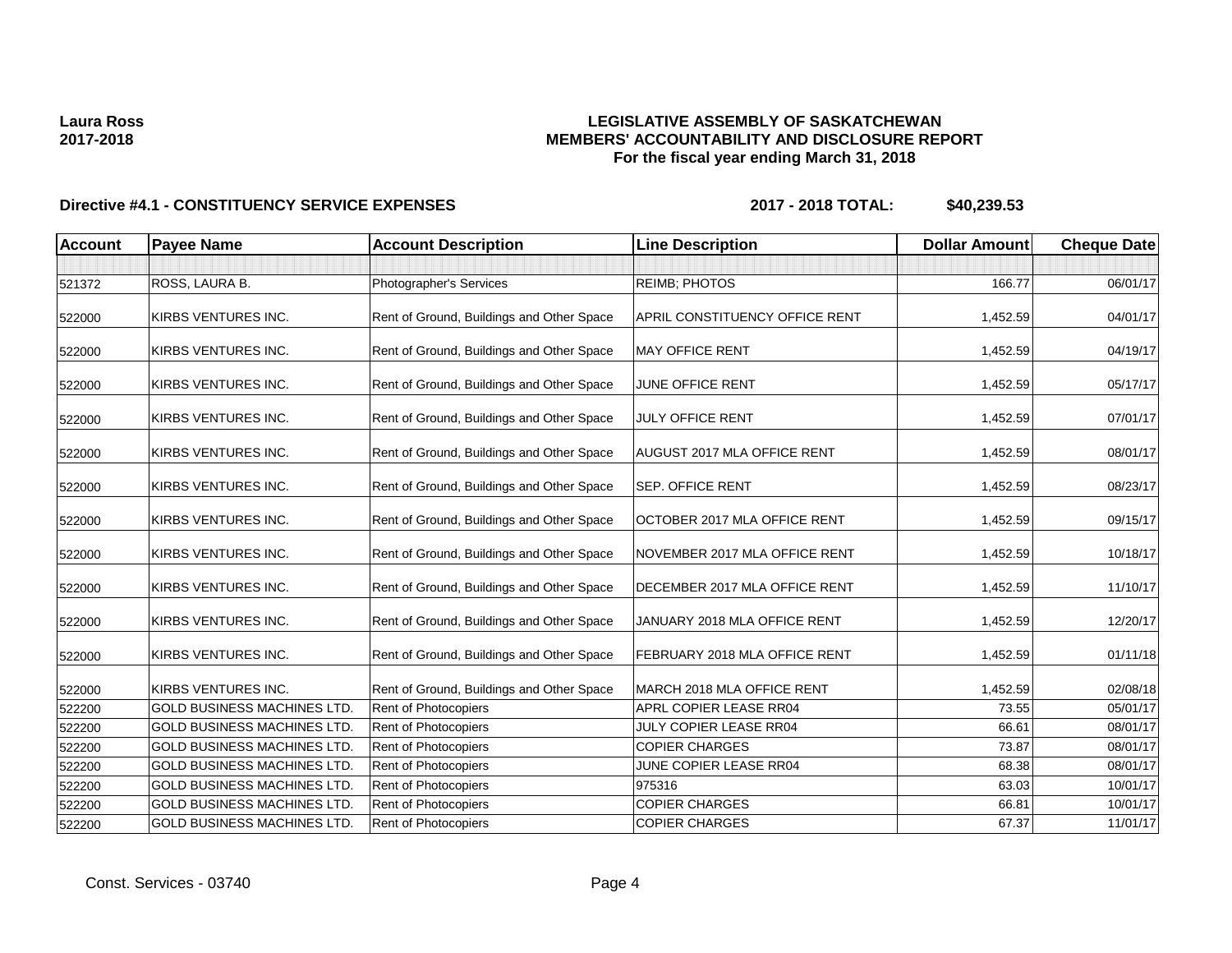## **LEGISLATIVE ASSEMBLY OF SASKATCHEWAN MEMBERS' ACCOUNTABILITY AND DISCLOSURE REPORT For the fiscal year ending March 31, 2018**

| <b>Account</b> | <b>Payee Name</b>                                   | <b>Account Description</b>          | <b>Line Description</b>           | <b>Dollar Amount</b> | <b>Cheque Date</b> |
|----------------|-----------------------------------------------------|-------------------------------------|-----------------------------------|----------------------|--------------------|
|                |                                                     |                                     |                                   |                      |                    |
| 522200         | <b>GOLD BUSINESS MACHINES LTD.</b>                  | Rent of Photocopiers                | <b>COPIER CHARGES</b>             | 90.75                | 11/01/17           |
| 522200         | <b>GOLD BUSINESS MACHINES LTD.</b>                  | Rent of Photocopiers                | <b>COPIER CHARGES</b>             | 72.28                | 12/04/17           |
| 522200         | <b>GOLD BUSINESS MACHINES LTD.</b>                  | <b>Rent of Photocopiers</b>         | <b>COPIER CHARGES</b>             | 57.84                | 03/01/18           |
| 522200         | <b>GOLD BUSINESS MACHINES LTD.</b>                  | Rent of Photocopiers                | <b>COPIER CHARGES</b>             | 58.93                | 03/01/18           |
| 522200         | <b>GOLD BUSINESS MACHINES LTD.</b>                  | Rent of Photocopiers                | <b>COPIER CHARGES</b>             | 67.70                | 03/07/18           |
| 522200         | <b>GOLD BUSINESS MACHINES LTD.</b>                  | Rent of Photocopiers                | <b>COPIER CHARGES</b>             | 63.01                | 03/27/18           |
| 522200         | MINISTER OF FINANCE-MINISTRY<br>OF CENTRAL SERVICES | Rent of Photocopiers                | PHOTOCOPIER SERVICE FEE 2017/18   | 100.00               | 12/01/17           |
| 522500         | <b>GALON INSURANCE BROKERS</b>                      | <b>Insurance Premiums</b>           | OFFICE INSURANCE APR/17 - APR/18  | 417.00               | 05/01/17           |
|                |                                                     |                                     | POLICY #V800126334 LAURA ROSS MLA |                      |                    |
| 522500         | <b>GALON INSURANCE BROKERS</b>                      | <b>Insurance Premiums</b>           | 2018                              | 450.50               | 03/12/18           |
| 522700         | <b>SASKENERGY INCORPORATED</b>                      | Utilities - Electricity and Nat Gas | 44277250294 APRIL 13, 2017        | 98.96                | 05/01/17           |
| 522700         | <b>SASKENERGY INCORPORATED</b>                      | Utilities - Electricity and Nat Gas | 44277250294 MAY/17                | 62.15                | 06/01/17           |
| 522700         | SASKENERGY INCORPORATED                             | Utilities - Electricity and Nat Gas | 44277250294 JUN/17                | 46.46                | 08/01/17           |
| 522700         | <b>SASKENERGY INCORPORATED</b>                      | Utilities - Electricity and Nat Gas | 44277250294 JUL/17                | 40.43                | 08/01/17           |
| 522700         | SASKENERGY INCORPORATED                             | Utilities - Electricity and Nat Gas | 44277250294 AUGUST 15, 2017       | 40.43                | 09/01/17           |
| 522700         | SASKENERGY INCORPORATED                             | Utilities - Electricity and Nat Gas | 44277250294 SEPTEMBER 15, 2017    | 40.43                | 10/01/17           |
| 522700         | SASKENERGY INCORPORATED                             | Utilities - Electricity and Nat Gas | 44277250294 OCTOBER 16, 2017      | 54.91                | 10/16/17           |
| 522700         | SASKENERGY INCORPORATED                             | Utilities - Electricity and Nat Gas | 44277250294 NOVEMBER 15, 2017     | 84.66                | 12/01/17           |
| 522700         | SASKENERGY INCORPORATED                             | Utilities - Electricity and Nat Gas | 44277250294 DECEMBER 13, 2017     | 117.42               | 12/13/17           |
| 522700         | SASKENERGY INCORPORATED                             | Utilities - Electricity and Nat Gas | 44277250294 JANUARY 16, 2018      | 171.19               | 03/01/18           |
| 522700         | <b>SASKENERGY INCORPORATED</b>                      | Utilities - Electricity and Nat Gas | 44277250294 FEBRUARY 13, 2018     | 156.53               | 03/01/18           |
| 522700         | SASKENERGY INCORPORATED                             | Utilities - Electricity and Nat Gas | 44277250294 MAR 14, 2018          | 143.08               | 03/14/18           |
| 522700         | SASKPOWER CORPORATION                               | Utilities - Electricity and Nat Gas | 510004653125 APRIL 13, 2017       | 53.23                | 05/01/17           |
| 522700         | <b>SASKPOWER CORPORATION</b>                        | Utilities - Electricity and Nat Gas | 510004653125 MAY/17               | 107.28               | 06/01/17           |
| 522700         | SASKPOWER CORPORATION                               | Utilities - Electricity and Nat Gas | 510004653125 JUN/17               | 109.38               | 08/01/17           |
| 522700         | <b>SASKPOWER CORPORATION</b>                        | Utilities - Electricity and Nat Gas | 510004653125 JUN/17               | 111.10               | 08/01/17           |
| 522700         | SASKPOWER CORPORATION                               | Utilities - Electricity and Nat Gas | 510004653125 AUGUST 15, 2017      | 107.87               | 09/01/17           |
| 522700         | SASKPOWER CORPORATION                               | Utilities - Electricity and Nat Gas | 510004653125 SEPTEMBER 15, 2017   | 103.55               | 10/01/17           |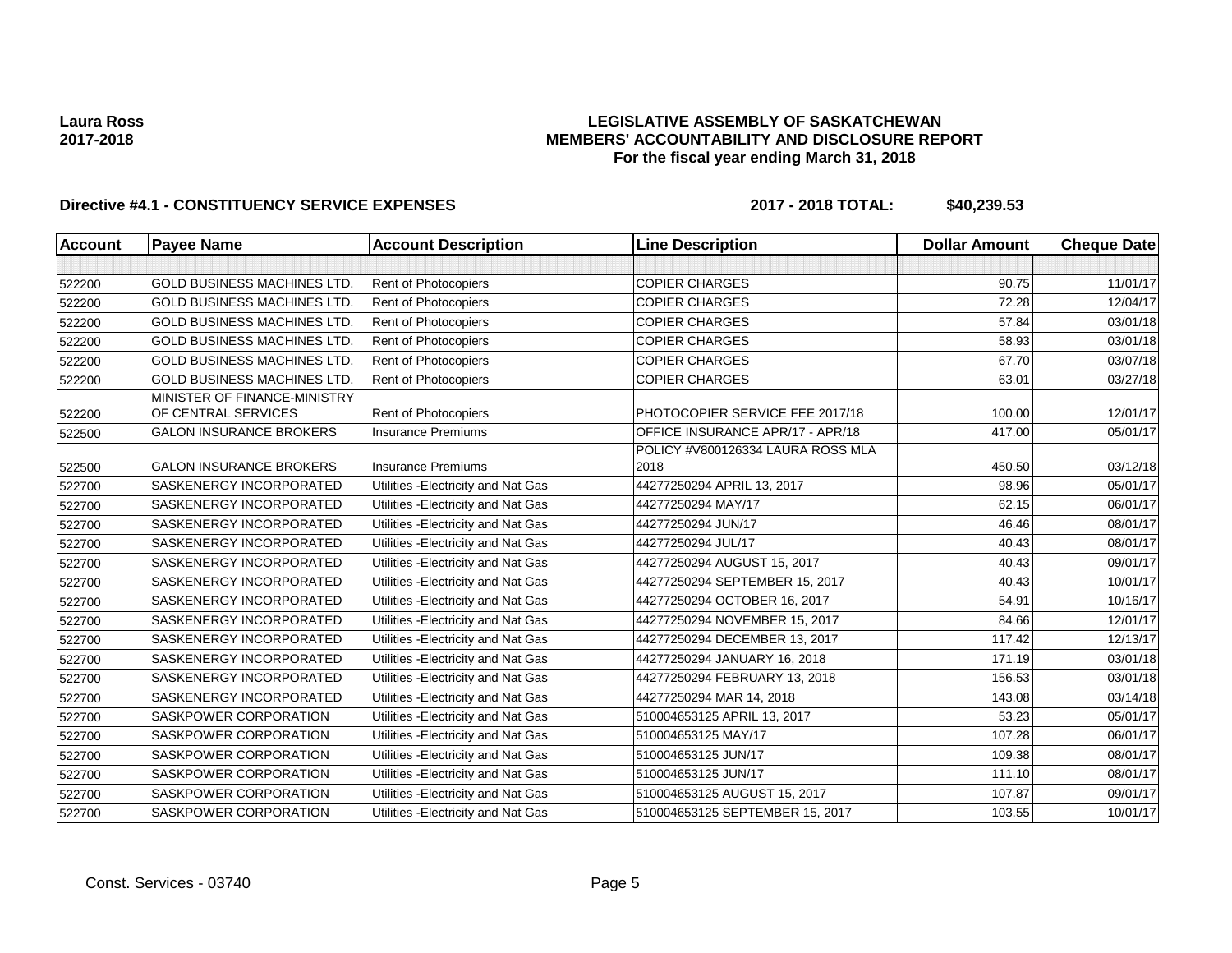## **LEGISLATIVE ASSEMBLY OF SASKATCHEWAN MEMBERS' ACCOUNTABILITY AND DISCLOSURE REPORT For the fiscal year ending March 31, 2018**

| <b>Account</b> | <b>Payee Name</b>                                  | <b>Account Description</b>            | <b>Line Description</b>                         | <b>Dollar Amount</b> | <b>Cheque Date</b> |
|----------------|----------------------------------------------------|---------------------------------------|-------------------------------------------------|----------------------|--------------------|
|                |                                                    |                                       |                                                 |                      |                    |
| 522700         | <b>SASKPOWER CORPORATION</b>                       | Utilities - Electricity and Nat Gas   | 510004653125 OCTOBER 16, 2017                   | 173.88               | 10/16/17           |
| 522700         | <b>SASKPOWER CORPORATION</b>                       | Utilities - Electricity and Nat Gas   | 510004653125 NOVEMBER 15, 2017                  | 112.64               | 12/01/17           |
| 522700         | <b>SASKPOWER CORPORATION</b>                       | Utilities - Electricity and Nat Gas   | 510004653125 DECEMBER 13, 2017                  | 107.55               | 12/13/17           |
| 522700         | SASKPOWER CORPORATION                              | Utilities - Electricity and Nat Gas   | 510004653125 FEBRUARY 13, 2018                  | 98.63                | 03/01/18           |
| 522700         | <b>SASKPOWER CORPORATION</b>                       | Utilities - Electricity and Nat Gas   | 510004653125 JANUARY 16, 2018                   | 123.10               | 03/01/18           |
| 522700         | <b>SASKPOWER CORPORATION</b>                       | Utilities - Electricity and Nat Gas   | 510004653125 MAR/18                             | 100.63               | 03/14/18           |
| 525000         | ZAZULA, KELLY                                      | Postal, Courier, Freight and Related  | POSTAGE/MISC OFFICE SUPPLIES                    | 150.05               | 03/22/18           |
| 525000         | ZAZULA, KELLY                                      | Postal, Courier, Freight and Related  | <b>POSTAGE</b>                                  | 342.26               | 03/28/18           |
| 528000         | <b>BTS GROUP INC.</b>                              | <b>Support Services</b>               | TECHNICAL SERVICES                              | 104.94               | 02/01/18           |
| 528000         | <b>BTS GROUP INC.</b>                              | <b>Support Services</b>               | TECHNICAL SERVICES                              | 262.35               | 02/01/18           |
| 528000         | <b>GOLD BUSINESS MACHINES LTD.</b>                 | <b>Support Services</b>               | <b>TECHNICAL SERVICE</b>                        | 129.00               | 03/29/18           |
| 529000         | <b>COMMISSIONAIRES</b><br><b>SASKATCHEWAN</b>      | <b>General Contractual Services</b>   | 6 HOURS SECURITY SERVICE-NO GST                 | 152.64               | 05/01/17           |
| 529000         | <b>CROWN SHRED &amp; RECYCLING</b>                 | <b>General Contractual Services</b>   | <b>SHREDDING</b>                                | 33.00                | 03/27/18           |
| 529000         | ZAZULA, CARTER                                     | <b>General Contractual Services</b>   | <b>CLEANING SERVICES</b>                        | 60.00                | 10/01/17           |
| 529200         | ZAZULA, KELLY                                      | <b>Professional Development</b>       | OFFICE SUPPLIES/JUICE/TRAINING                  | 859.75               | 05/06/17           |
| 529200         | ZAZULA, KELLY                                      | <b>Professional Development</b>       | PHONE/PROFFESIONAL DEV.                         | 993.15               | 08/17/17           |
| 529200         | ZAZULA, KELLY                                      | <b>Professional Development</b>       | PROFESSIONAL DEVELOPMENT                        | 1,008.05             | 02/12/18           |
| 529201         | ZAZULA, KELLY                                      | <b>Tuition and Book Reimbursement</b> | <b>REIMB: TEXTBOOK &amp; OFFICE SUPPLIES</b>    | 182.39               | 09/01/17           |
| 529201         | ZAZULA, KELLY                                      | <b>Tuition and Book Reimbursement</b> | REIMB: TEXTBOOK/MISC.&OFFICE<br><b>SUPPLIES</b> | 184.70               | 03/01/18           |
| 530100         | <b>PATTISON OUTDOOR</b><br>ADVERTISING LTD.        | <b>Communcations Production</b>       | AD PRODUCTION                                   | 259.70               | 06/01/17           |
| 530300         | <b>MARU GROUP CANADA INC.</b>                      | Primary Research/Focus group          | AD HOC CONSULTING - NO GST                      | 607.15               | 07/01/17           |
| 530300         | <b>MARU GROUP CANADA INC.</b>                      | Primary Research/Focus group          | AD HOC CONSULTING - NO GST                      | 646.74               | 01/01/18           |
| 530300         | <b>MARU GROUP CANADA INC.</b>                      | Primary Research/Focus group          | AD HOC CONSULTING - NO GST                      | 632.97               | 03/01/18           |
| 530500         | <b>PATTISON OUTDOOR</b><br>ADVERTISING LTD.        | Media Placement                       | <b>ADVERTISING</b>                              | 1,350.00             | 06/01/17           |
| 530500         | <b>PATTISON OUTDOOR</b><br><b>ADVERTISING LTD.</b> | <b>Media Placement</b>                | <b>ADVERTISING</b>                              | 1,350.00             | 07/13/17           |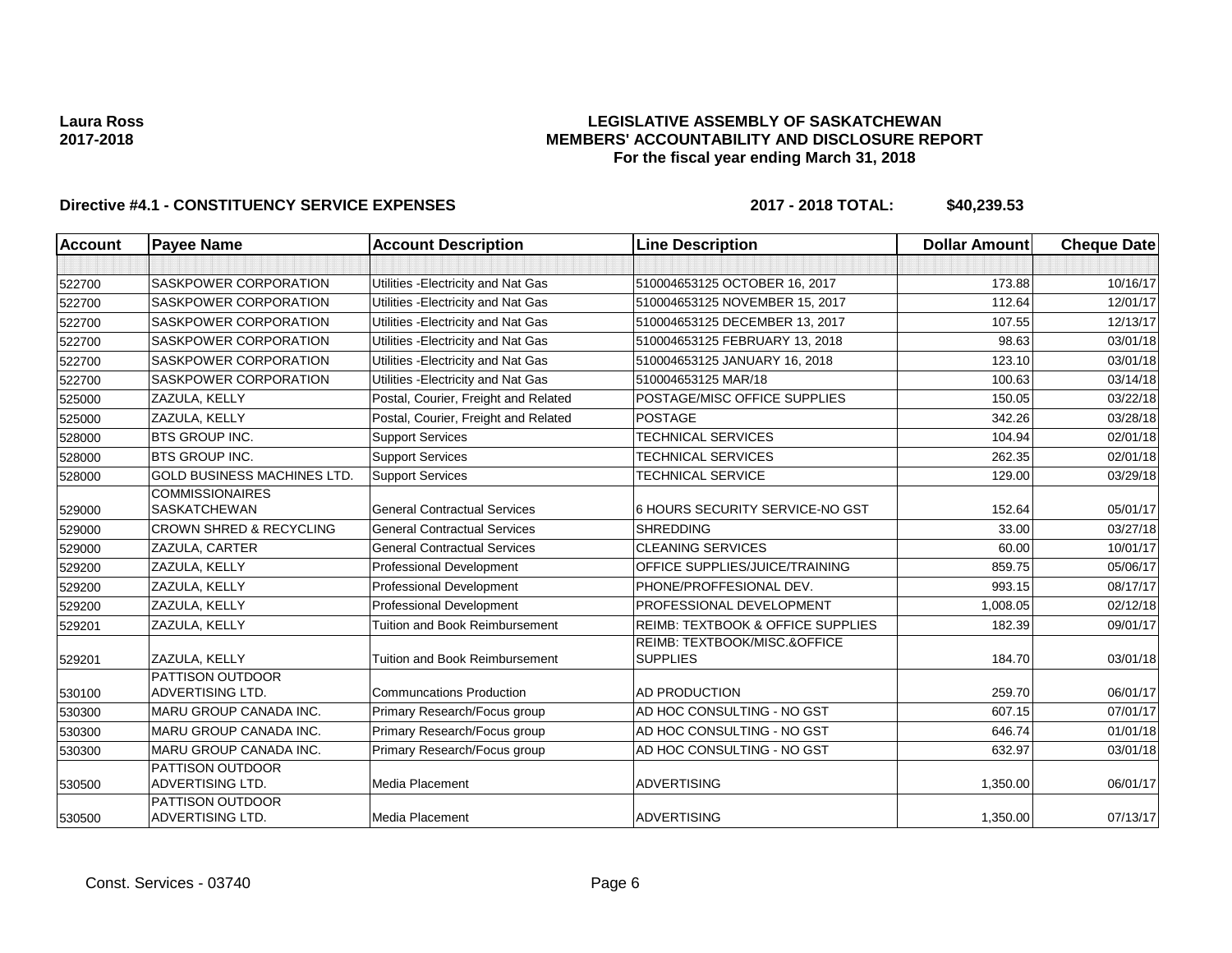## **LEGISLATIVE ASSEMBLY OF SASKATCHEWAN MEMBERS' ACCOUNTABILITY AND DISCLOSURE REPORT For the fiscal year ending March 31, 2018**

| Account | <b>Payee Name</b>                                  | <b>Account Description</b>         | <b>Line Description</b>                               | <b>Dollar Amount</b> | <b>Cheque Date</b> |
|---------|----------------------------------------------------|------------------------------------|-------------------------------------------------------|----------------------|--------------------|
|         |                                                    |                                    |                                                       |                      |                    |
| 530500  | <b>PATTISON OUTDOOR</b><br><b>ADVERTISING LTD.</b> | Media Placement                    | <b>ADVERTISING</b>                                    | 675.00               | 11/01/17           |
| 530500  | <b>WESTERN PRODUCER</b><br><b>PUBLICATIONS</b>     | Media Placement                    | <b>ADVERTISING</b>                                    | 87.57                | 03/07/18           |
| 530900  | TREASURE HOUSE IMPORTS LTD.                        | <b>Promotional Items</b>           | PROVINCIAL PINS                                       | 390.00               | 03/01/18           |
| 542000  | ZAZULA, KELLY                                      | Travel                             | C.A. TRAVEL APRIL 12 - MAY 6, 2017                    | 135.60               | 05/06/17           |
| 542000  | ZAZULA, KELLY                                      | Travel                             | C.A. TRAVEL                                           | 123.06               | 08/01/17           |
| 542000  | ZAZULA, KELLY                                      | Travel                             | C.A. TRAVEL                                           | 39.41                | 08/17/17           |
| 542000  | ZAZULA, KELLY                                      | Travel                             | C.A. TRAVEL SEPTEMBER 11 - 25, 2017                   | 168.53               | 10/01/17           |
| 542000  | ZAZULA, KELLY                                      | Travel                             | C.A. TRAVEL OCT/NOV 2017                              | 177.41               | 11/16/17           |
| 542000  | ZAZULA, KELLY                                      | Travel                             | C.A. TRAVEL NOVEMBER 22 - 27, 2017                    | 215.90               | 12/01/17           |
| 542000  | ZAZULA, KELLY                                      | Travel                             | C.A. TRAVEL DECEMBER 2017                             | 87.56                | 01/01/18           |
| 542000  | ZAZULA, KELLY                                      | Travel                             | C.A. TRAVEL JANUARY 17, 2018                          | 67.87                | 03/01/18           |
| 542000  | ZAZULA, KELLY                                      | Travel                             | C.A. TRAVEL FEBRUARY 15-22, 2018                      | 30.67                | 03/01/18           |
| 542000  | ZAZULA, KELLY                                      | Travel                             | C.A. TRAVEL FEBRUARY 28, MARCH 8, 9,<br>21 & 26, 2018 | 270.01               | 03/28/18           |
| 542000  | ZAZULA, KELLY                                      | Travel                             | C.A. TRAVEL MARCH 5 - 29, 2018                        | 35.32                | 03/29/18           |
| 542000  | ZAZULA, KELLY                                      | Travel                             | C.A. TRAVEL MARCH 29, 30, 2018                        | 34.47                | 03/30/18           |
| 550200  | ROSS, LAURA B.                                     | Books, Mags and Ref Materials      | <b>REIMB: SUBSCRIPTION RENEWAL</b>                    | 180.00               | 08/01/17           |
| 555000  | ROSS, LAURA B.                                     | <b>Other Material and Supplies</b> | <b>REIMB: TABLES CLOTHS</b>                           | 82.81                | 11/01/17           |
| 555000  | <b>WORLD OF WATER</b>                              | <b>Other Material and Supplies</b> | BOTTLED WATER ROSS04                                  | 14.50                | 07/05/17           |
| 555000  | <b>WORLD OF WATER</b>                              | Other Material and Supplies        | <b>BOTTLED WATER</b>                                  | 14.50                | 11/01/17           |
| 555000  | <b>WORLD OF WATER</b>                              | <b>Other Material and Supplies</b> | <b>BOTTLED WATER</b>                                  | 14.50                | 03/01/18           |
| 555000  | ZAZULA, KELLY                                      | Other Material and Supplies        | OFFICE SUPPLIES/JUICE/TRAINING                        | 462.79               | 05/06/17           |
| 555000  | ZAZULA, KELLY                                      | Other Material and Supplies        | <b>CHARGERS</b>                                       | 89.02                | 08/01/17           |
| 555000  | ZAZULA, KELLY                                      | <b>Other Material and Supplies</b> | REIMB: TEXTBOOK & OFFICE SUPPLIES                     | 50.51                | 09/01/17           |
| 555000  | <b>ZAZULA, KELLY</b>                               | <b>Other Material and Supplies</b> | <b>OFFICE SUPPLIES</b>                                | 221.67               | 10/01/17           |
| 555000  | ZAZULA, KELLY                                      | Other Material and Supplies        | <b>CHARGER/MISC SUPPLIES</b>                          | 5.50                 | 11/01/17           |
| 555000  | ZAZULA, KELLY                                      | Other Material and Supplies        | MISC & OFFICE SUPPLIES                                | 406.36               | 12/01/17           |
| 555000  | ZAZULA, KELLY                                      | <b>Other Material and Supplies</b> | CHARGER/MISC & OFFICE SUPPLIES                        | 59.90                | 12/19/17           |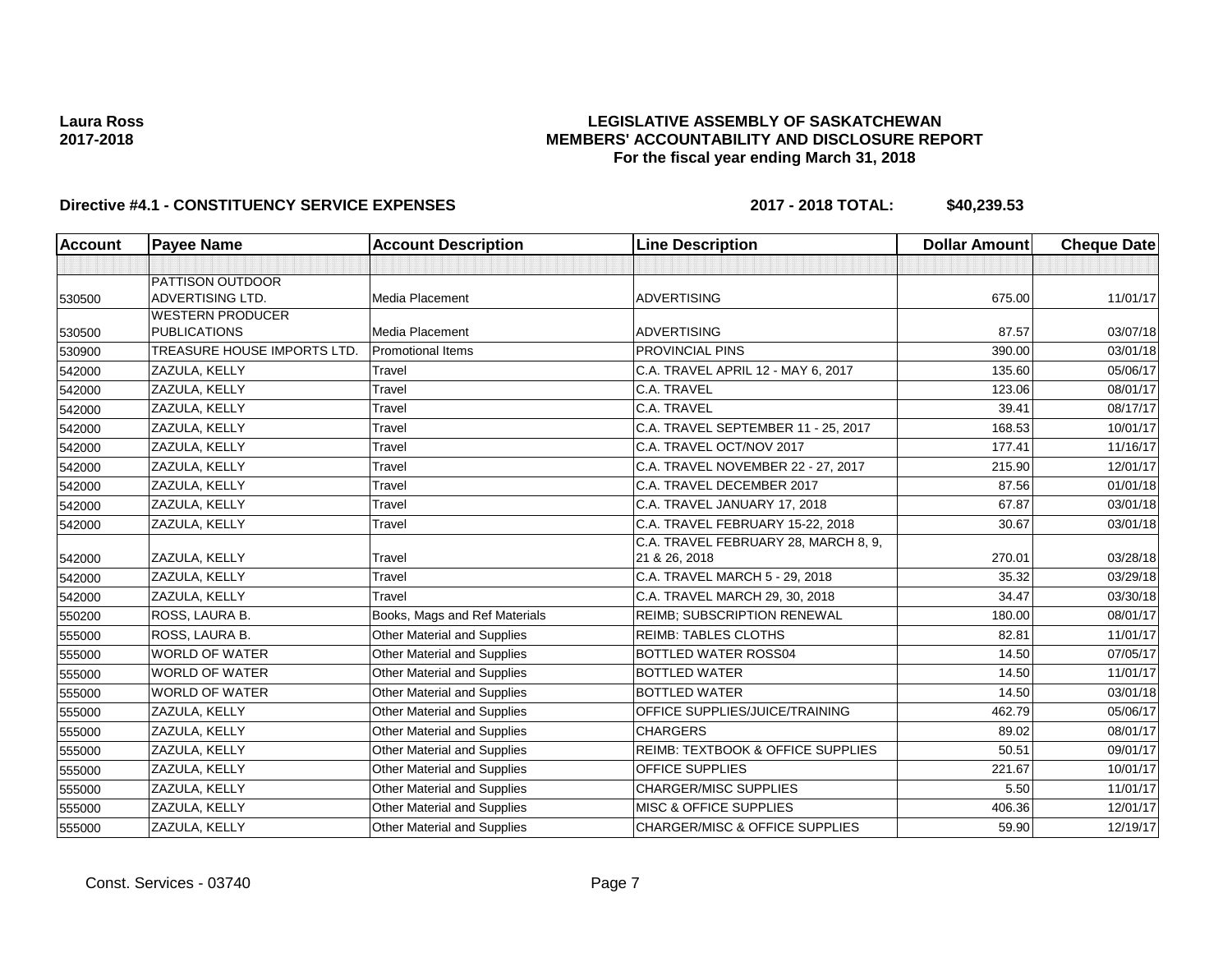### **LEGISLATIVE ASSEMBLY OF SASKATCHEWAN MEMBERS' ACCOUNTABILITY AND DISCLOSURE REPORT For the fiscal year ending March 31, 2018**

| <b>Account</b> | <b>Payee Name</b> | <b>Account Description</b>           | <b>Line Description</b>                   | <b>Dollar Amount</b> | <b>Cheque Date</b> |
|----------------|-------------------|--------------------------------------|-------------------------------------------|----------------------|--------------------|
|                |                   |                                      |                                           |                      |                    |
|                |                   |                                      | REIMB: TEXTBOOK/MISC.&OFFICE              |                      |                    |
| 555000         | ZAZULA, KELLY     | <b>Other Material and Supplies</b>   | <b>SUPPLIES</b>                           | 105.38               | 03/01/18           |
| 555000         | ZAZULA, KELLY     | <b>Other Material and Supplies</b>   | <b>MISC &amp; OFFICE SUPPLIES</b>         | 487.04               | 03/15/18           |
| 555000         | ZAZULA, KELLY     | <b>Other Material and Supplies</b>   | POSTAGE/MISC OFFICE SUPPLIES              | 405.07               | 03/22/18           |
|                |                   |                                      | COMPUTER HARDWARE/SOFTWARE/MISC           |                      |                    |
| 555000         | ZAZULA, KELLY     | Other Material and Supplies          | & OFFICE SUPPLIES                         | 401.19               | 03/30/18           |
| 564300         | ZAZULA, KELLY     | Computer Hardware - Exp.             | <b>CHARGER/MISC SUPPLIES</b>              | 116.54               | 11/01/17           |
| 564300         | ZAZULA, KELLY     | Computer Hardware - Exp.             | <b>CHARGER/MISC &amp; OFFICE SUPPLIES</b> | 110.99               | 12/19/17           |
|                |                   |                                      | COMPUTER HARDWARE/SOFTWARE/MISC           |                      |                    |
| 564300         | ZAZULA, KELLY     | Computer Hardware - Exp.             | & OFFICE SUPPLIES                         | 2,130.14             | 03/30/18           |
|                |                   |                                      | COMPUTER HARDWARE/SOFTWARE/MISC           |                      |                    |
| 564600         | ZAZULA, KELLY     | Computer Software - Exp              | <b>&amp; OFFICE SUPPLIES</b>              | 621.56               | 03/30/18           |
| 565200         | ZAZULA, KELLY     | Office Furniture and Equipment - Exp | PHONE/PROFFESIONAL DEV.                   | 591.37               | 08/17/17           |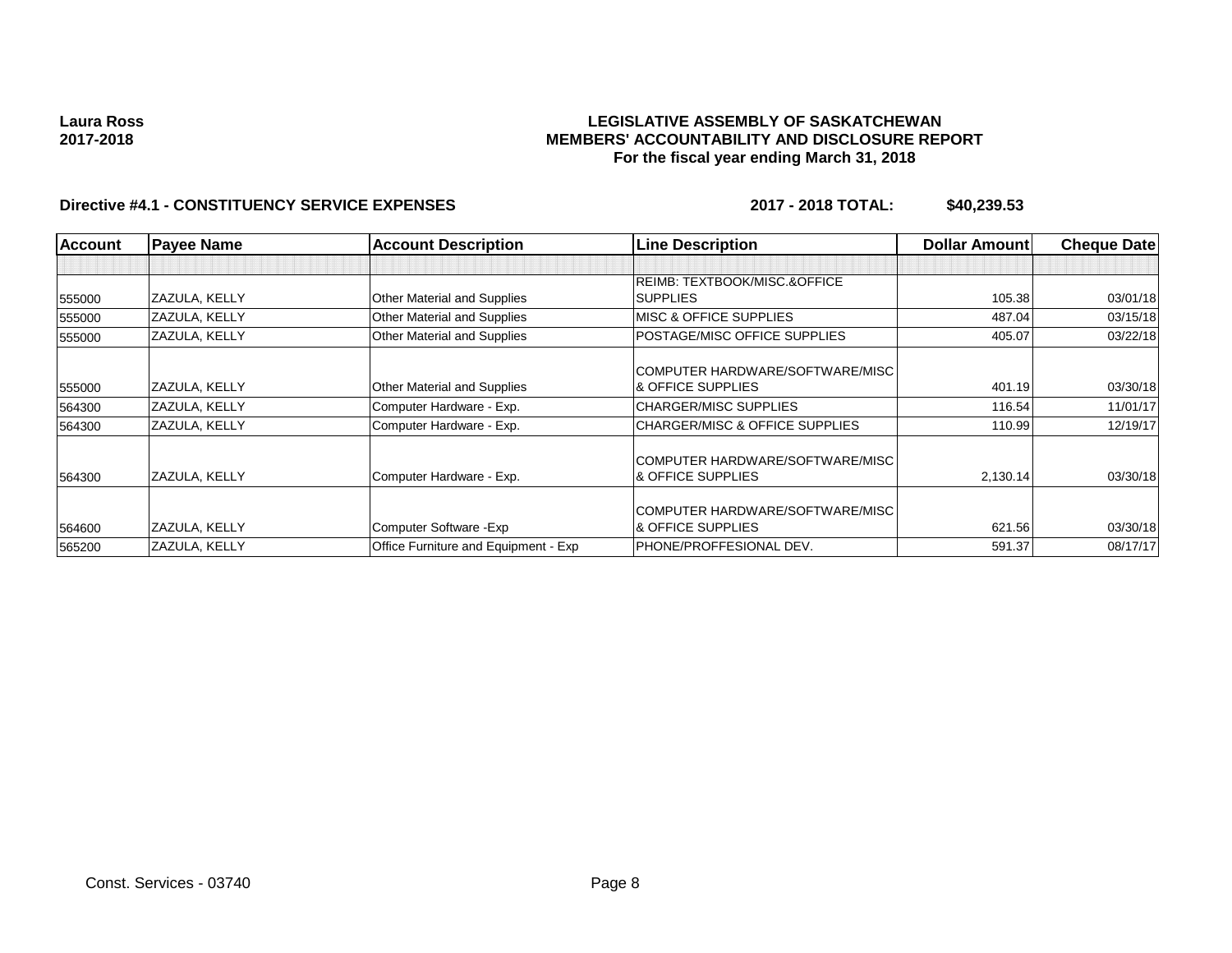# **LEGISLATIVE ASSEMBLY OF SASKATCHEWAN MEMBERS' ACCOUNTABILITY AND DISCLOSURE REPORT For the fiscal year ending March 31, 2018**

# Directive #6 - CONSTITUENCY ASSISTANT EXPENSES 2017 - 2018 TOTAL: \$68,392.75

| <b>Account</b> | <b>Payee Name</b> | <b>Account Description</b>                    | <b>Dollar Amount</b> | <b>Cheque Date</b> |
|----------------|-------------------|-----------------------------------------------|----------------------|--------------------|
|                |                   |                                               |                      |                    |
| 513000         | ZAZULA, KELLY     | Out-of-Scope Permanent                        | 2,692.00             | 04/11/17           |
| 513000         | ZAZULA, KELLY     | Out-of-Scope Permanent                        | $-2,692.00$          | 04/11/17           |
| 513000         | ZAZULA, KELLY     | Out-of-Scope Permanent                        | 2,692.00             | 04/25/17           |
| 513000         | ZAZULA, KELLY     | Out-of-Scope Permanent                        | 2,692.00             | 05/09/17           |
| 513000         | ZAZULA, KELLY     | Out-of-Scope Permanent                        | 2,692.00             | 05/24/17           |
| 513000         | ZAZULA, KELLY     | Out-of-Scope Permanent                        | 2,557.40             | 06/06/17           |
| 513000         | ZAZULA, KELLY     | Out-of-Scope Permanent                        | 2692                 | 06/20/17           |
| 513000         | ZAZULA, KELLY     | Out-of-Scope Permanent                        | 2,557.40             | 07/05/17           |
| 513000         | ZAZULA, KELLY     | Out-of-Scope Permanent                        | 2,692.00             | 07/18/17           |
| 513000         | ZAZULA, KELLY     | Out-of-Scope Permanent                        | 2,557.40             | 08/01/17           |
| 513000         | ZAZULA, KELLY     | Out-of-Scope Permanent                        | 2,692.00             | 08/15/17           |
| 513000         | ZAZULA, KELLY     | Out-of-Scope Permanent                        | 2,557.40             | 08/29/17           |
| 513000         | ZAZULA, KELLY     | Out-of-Scope Permanent                        | 2557.4               | 09/12/17           |
| 513000         | ZAZULA, KELLY     | Out-of-Scope Permanent                        | 2,624.70             | 09/26/17           |
| 513000         | ZAZULA, KELLY     | Out-of-Scope Permanent                        | 2,692.00             | 10/11/17           |
| 513000         | ZAZULA, KELLY     | Out-of-Scope Permanent                        | 2,692.00             | 10/24/17           |
| 513000         | ZAZULA, KELLY     | Out-of-Scope Permanent                        | 2,692.00             | 11/07/17           |
| 513000         | ZAZULA, KELLY     | Out-of-Scope Permanent                        | 2523.75              | 11/21/17           |
| 513000         | ZAZULA, KELLY     | Out-of-Scope Permanent                        | 2,607.88             | 12/05/17           |
| 513000         | ZAZULA, KELLY     | Out-of-Scope Permanent                        | 2422.8               | 12/19/17           |
| 513000         | ZAZULA, KELLY     | Out-of-Scope Permanent                        | 2,624.70             | 01/03/18           |
| 513000         | ZAZULA, KELLY     | Out-of-Scope Permanent                        | 2,692.00             | 01/16/18           |
| 513000         | ZAZULA, KELLY     | Out-of-Scope Permanent                        | 2,422.80             | 02/01/18           |
| 513000         | ZAZULA, KELLY     | Out-of-Scope Permanent                        | 2,557.40             | 02/13/18           |
| 513000         | ZAZULA, KELLY     | Out-of-Scope Permanent                        | 2,422.80             | 03/01/18           |
| 513000         | ZAZULA, KELLY     | Out-of-Scope Permanent                        | 2,338.68             | 03/13/18           |
| 513000         | ZAZULA, KELLY     | Out-of-Scope Permanent                        | 2,692.00             | 03/27/18           |
| 513000         | ZAZULA, KELLY     | Out-of-Scope Permanent                        | 3361.42              | 04/10/18           |
| 519900         | None (Default)    | Change in Y/E Accrued Empl Leave Entitlements | $-1259.18$           | 04/19/17           |